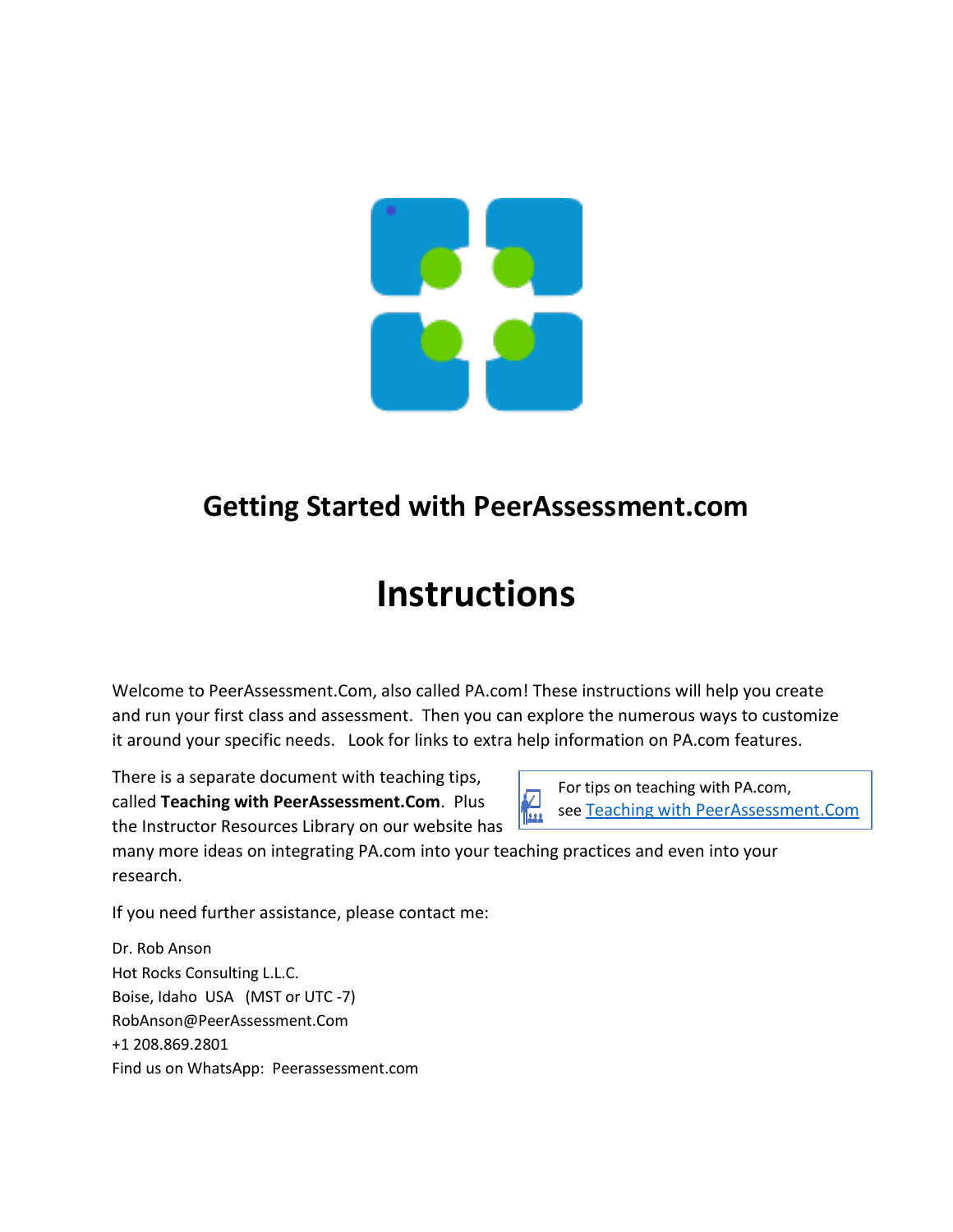

#### **HOW PEERASSESSMENT WORKS**

#### Running a PA.com assessment consists of four simple phases



In this Getting Started document, we will start with a step 0, Sign In to PA.com, before we dive into these phases.

| 0. SIGN IN TO PEERASSESSMENT.COM |             |                 |               |                                                                                                                                                                                                                                                                                                             |                             |                 |             |  |
|----------------------------------|-------------|-----------------|---------------|-------------------------------------------------------------------------------------------------------------------------------------------------------------------------------------------------------------------------------------------------------------------------------------------------------------|-----------------------------|-----------------|-------------|--|
| <b>SSESSMENT</b>                 | <b>HOME</b> | <b>BENEFITS</b> | <b>FEATUR</b> | <b>ACADEMIC PRICING</b>                                                                                                                                                                                                                                                                                     | <b>INSTRUCTOR RESOURCES</b> | <b>ABOUT US</b> | SIGN IN     |  |
| $\sim$ $\sim$<br>$ -$            |             |                 |               | $\mathbf{1}$ , $\mathbf{1}$ , $\mathbf{1}$ , $\mathbf{1}$ , $\mathbf{1}$ , $\mathbf{1}$ , $\mathbf{1}$ , $\mathbf{1}$ , $\mathbf{1}$ , $\mathbf{1}$ , $\mathbf{1}$ , $\mathbf{1}$ , $\mathbf{1}$ , $\mathbf{1}$ , $\mathbf{1}$ , $\mathbf{1}$ , $\mathbf{1}$ , $\mathbf{1}$ , $\mathbf{1}$ , $\mathbf{1}$ , |                             |                 | <b>SIGN</b> |  |

Enter PA.com from our website at *[https://PeerAssessment.com](https://peerassessment.com/)*

Choose **SIGN IN** on the menu, then enter your email address (You must use your institutional email address!) If it is your very first time, you will be asked to create an account. Once you've logged in, you will see your Dashboard.

| CREATE ACCOUNT |  |
|----------------|--|
|----------------|--|

If you don't have an account yet, you will be asked to create one. It usually will recognize which institution you are with from your email address. If so, simply enter your name and password.

**If your institution has a Site License, your account is automatically created.**

If PA.com does not recognize your institution, it will ask for your institution's country and name. We will make sure your school is correctly configured in the system and ready for use within 2 business days.





#### *DASHBOARD*

After logging in, your DASHBOARD appears. It is easy to track your classes, create new ones, and purchase new class credits if needed. There are three special items to note: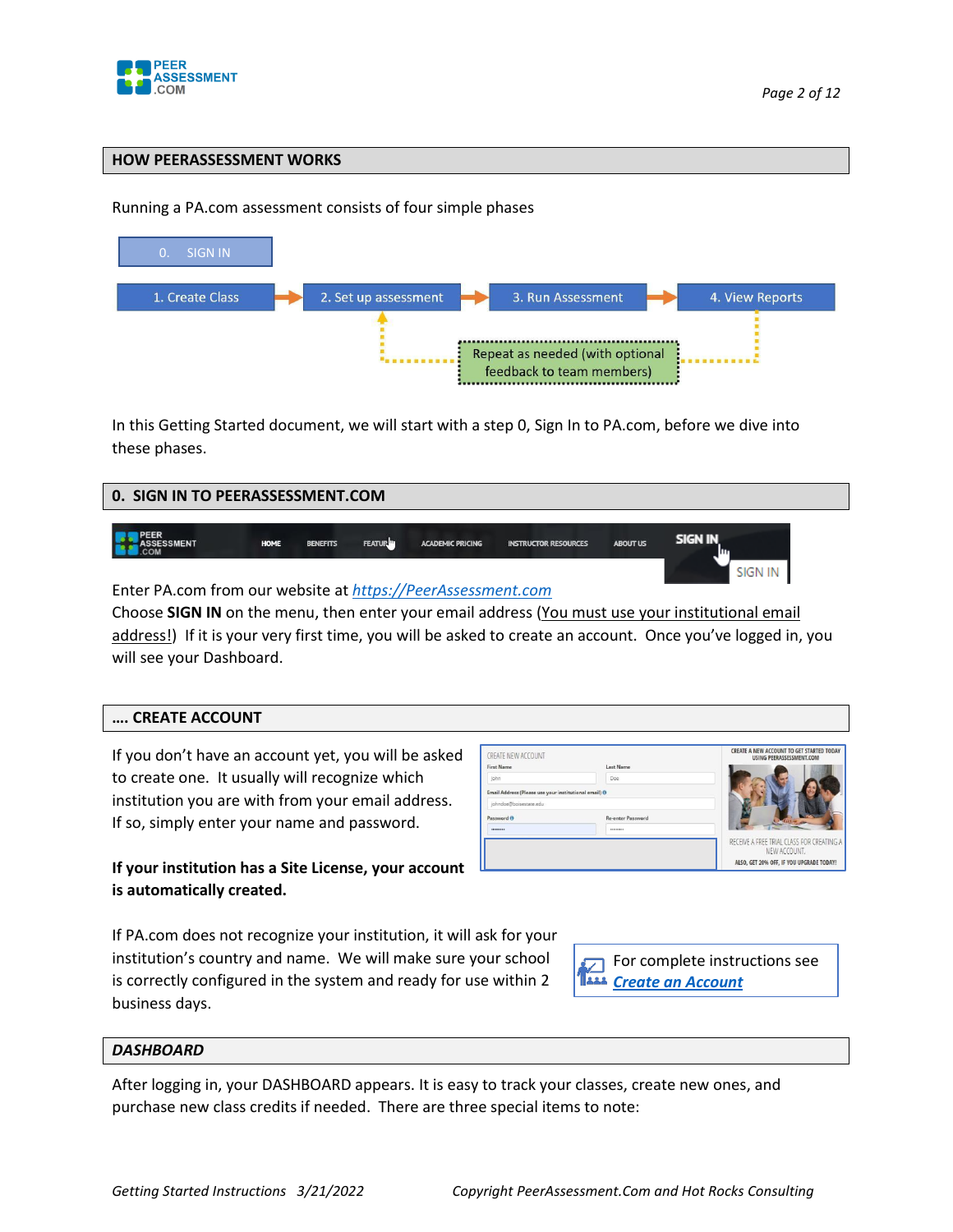

- Note the blue links to directly access the set-up information for both class and assessments, as well as to open the reports.
- Change Term if you wish to access past or future classes.
- PA.com also warns you, in red, if some students are not assigned to teams. The assessment can go ahead. However, the unassigned students will be excluded from that particular assessment.

| <b>DASHBOARD</b>                                                                                                 |                |                         |                 |                            |
|------------------------------------------------------------------------------------------------------------------|----------------|-------------------------|-----------------|----------------------------|
| ● DASHBOARD This is a birds eye view of your classes. Links will take you directly to the class deta Show More v |                |                         |                 |                            |
| <b>Create New Class</b><br><b>Purchase Plan</b>                                                                  |                |                         |                 |                            |
| <b>Change Term:</b><br>Fall 2018<br>▼                                                                            |                |                         |                 |                            |
| <b>CURRENT CLASSES: FALL 2018</b>                                                                                |                |                         |                 |                            |
| ART 100 - 002                                                                                                    |                | <b>ASSESSMENTS</b>      |                 |                            |
| <b>INSTRUCTOR: ROB ANSON</b>                                                                                     | 1              | 7/22/2018 - 7/29/2018   |                 | Waiting (3 of 8)           |
| <b>Total Students: 8</b><br>Teams: 2                                                                             | $\overline{2}$ | 8/12/2019 - 8/20/2019   |                 | Scheduled (0 of 8)         |
| <b>ICESKATE 102 - 003</b>                                                                                        |                | <b>ASSESSMENTS</b>      |                 |                            |
| <b>INSTRUCTOR: TEST TEACHER ANSON</b>                                                                            | 1              | 11/27/2018 - 12/03/2018 | Unassigned: 3/6 | Completed (0 of 3) Reports |
| <b>Total Students: 6</b><br>Teams: 2                                                                             | $\overline{2}$ | 7/18/2019 - 7/26/2019   | Unassigned: 2/6 | Completed (0 of 4) Reports |



Remember — Find HELP in the top right corner. There are a number of pieces of information to help you get the best possible results from PA.com.

| 2. Set up Assessment<br>1. Create Class                    | 3. Run Assessment<br>4. View Reports                                                                                                      |
|------------------------------------------------------------|-------------------------------------------------------------------------------------------------------------------------------------------|
| Press CREATE NEW CLASS on the Dashboard to get<br>started. | <b>DASHBOARD</b><br>● DASHBOARD This is a birds eye view of your classes. Links will take you directly to the class deta Show More $\vee$ |
| Creating a new class will involve four steps:              | <b>Purchase Plan</b><br>reate New Class                                                                                                   |
| Select Plan Option for the Class<br>1.                     |                                                                                                                                           |
| <b>Enter Class Information</b>                             |                                                                                                                                           |

- 3. Load Student Information
- 4. Assign Students to Teams

**If your institution has a Site License, you will skip step 1. Select Plan Option for the Class.**

#### *1. Select Plan Option for the Class*



This first screen asks how you wish to obtain the class. You will see at most four options in case you teach in different areas with plans for you to use: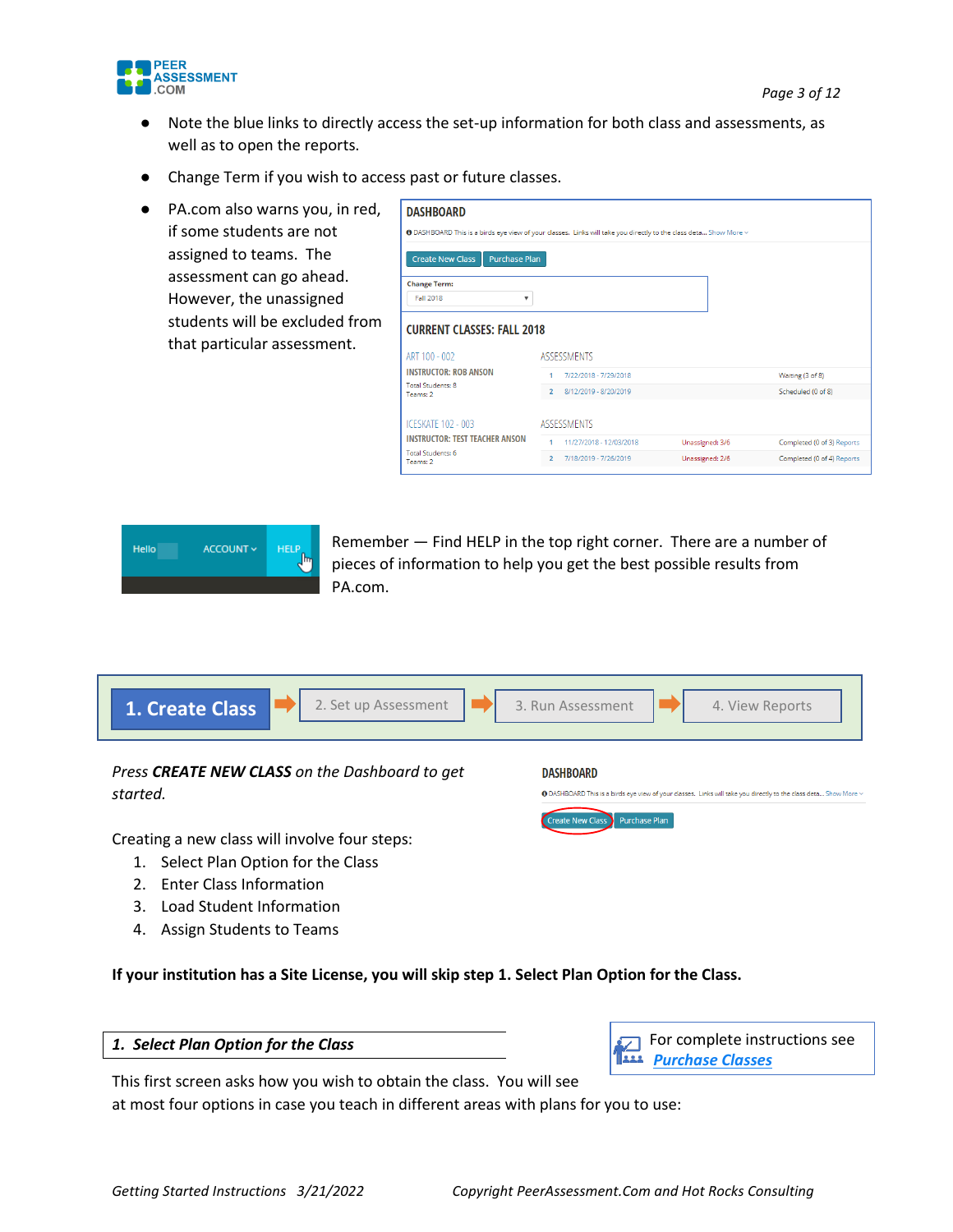

1. **FREE TRIAL** – When creating an account, you receive one free class.

#### 2. **PURCHASE A PLAN**

- a. **INDIVIDUAL INSTRUCTOR PLAN** You may purchase one or more classes for your individual use. Check how many are available, and press *Create New Class* to use one.
- b. **PROGRAM PLAN** These purchased classes are shared among faculty in an academic program, such as your department or college. You will need the 6 digit Program Code to enter the first time you use the plan. You can get the code from your administrator, or ask our help.

You may have multiple plans available as options if you teach in different programs with Plans. The choices you have available will show up on the Class Options page.

- *a. Choose the appropriate CLASS OPTION*
- *b. Press Create New Class button for that option.*

Finally, you may also elect to buy a new plan using the *Purchase Program Plan* button. [\(Instructions\)](https://peerassessment.com/wp-content/uploads/2022/01/Class-Purchasing-Instructions-for-PeerAssessment.pdf)

## **CREATE NEW CLASS - OPTIONS**

Below are your plan options for creating new classes. Please note whether the plan size is Regular or Seminar. A 2nd class unit is charged for Regular Classes over 100 students, or Seminar Classes over 18 students.

*Page 4 of 12*

#### **A** FREE TRIAL **O**

You are eligible to create a new class for free. The class may include up to 100 students and 12 assessments. **Available Free Classes: 1** 

Create Free Class

#### NOIVIDUAL INSTRUCTOR PLAN

Individual Plans are for exclusive use by an individual instructor to create classes. **SEMINAR SIZE CLASSES** 

Available Classes (max size 18): 3

Create New Class

#### ROGRAM PLAN<sup>6</sup>

Shared Plans can be used by multiple instructors to create classes. Select the program from those you have previously used, or type in the 6 digit program code to use a new program.

**Select Appropriate Program to Create Class:** © Other Program - Enter Program Code:

Purchase Program Plan | Cancel

Create New Class

#### **2. Enter Class Information**

Next create your class. which will contain the students and one or more instructors. A "class" in PA.com is equivalent to one "section", taught over a given time period, with a set of enrolled students, and one or more co-instructors.

- *a. Enter the required CLASS INFORMATION.*
- *b. Select the course using the dropdown. Or, If it is a brand new course, click on "+ Add New Course" to make a new number and title.*
- *c. Select the Term/Year and mode of instruction.*
- *d. If you have any co-instructors or teaching assistants, you may enter them. (If they have not already created an account, no problem. Add them later.)*
- *e. Click the CREATE CLASS button*

That's it! Your class has been created in PA.com.

#### **CREATE NEW CLASS**

| <b>CLASS INFORMATION</b><br><b>MATH 101</b>                                          | <b>NISTRUCTORS</b><br><b>x</b> Rob Anson<br>+ Add Person<br>+ Add New Course<br>v |
|--------------------------------------------------------------------------------------|-----------------------------------------------------------------------------------|
| Institution                                                                          |                                                                                   |
| <b>Test University</b>                                                               |                                                                                   |
| <b>Course Number (ex. MATH 237)</b><br><b>Course Title (ex. Indescreet Integers)</b> |                                                                                   |
|                                                                                      |                                                                                   |
|                                                                                      |                                                                                   |
|                                                                                      |                                                                                   |
| Introduction to Math                                                                 |                                                                                   |
| <b>Class Section</b>                                                                 |                                                                                   |
| 001                                                                                  |                                                                                   |
| Term/Year                                                                            |                                                                                   |
| Summer 2019                                                                          | ▼                                                                                 |
| <b>Instruction Mode O</b>                                                            |                                                                                   |
| In-Person                                                                            | v                                                                                 |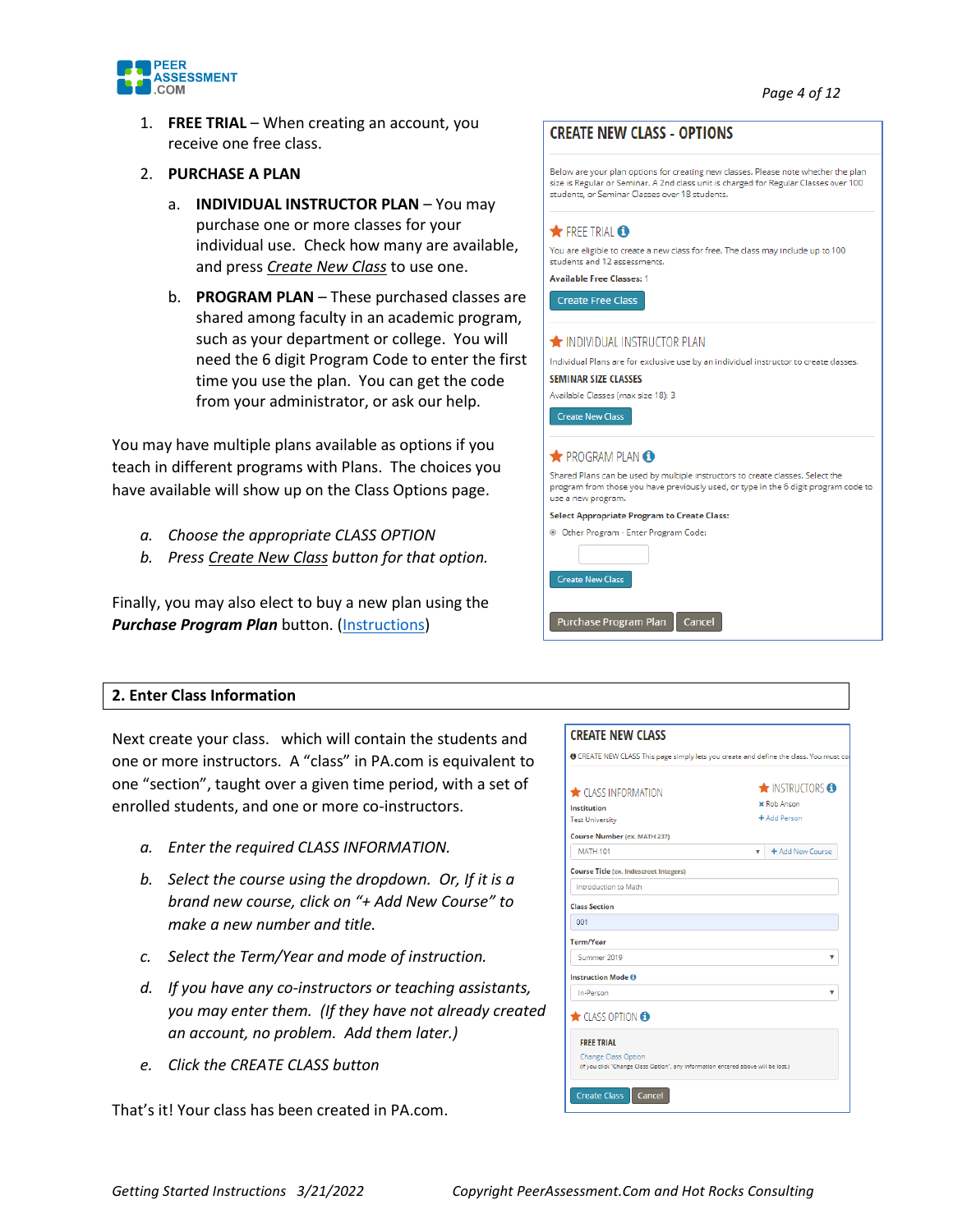

#### *3. Load Student Information*

*NOTE: You may set up assessments before loading this student information. However, you must load your student file and have students assigned to teams, before the first assessment begins.* 

Next is to load a CSV file with basic information about each of your students—name and email, and optionally their team and student ID. You can create this file in a spreadsheet by hand, but it is far easier and quicker to export it from your Learning Management System (LMS).

We have Quick-Load procedures for the following LMS systems. See links for detailed instructions.

**[Aula Quick-Load](https://peerassessment.com/wp-content/uploads/2021/12/Quick-Load-from-Aula-People-Export.pdf)**

Open People and select Participants or Groups (if you placed students in teams). Click Download.

There are two ways to do this. **[Blackboard Quick-Load](https://peerassessment.com/wp-content/uploads/2022/03/Quick-Load-from-Blackboard.pdf)**

- i. Open **Grade Center**. Select 'Work Offline', and 'Download'. Set parameters to 'User Information Only' and 'Comma' delimiter type, and 'No' regarding hidden information.
- ii. Open **Groups**. Select 'Groups and group members' also 'Include header row', then select the file that ends in '…\_groupmembers.csv'



(Also, please let me know if you have a different learning management system we might add!)

There are 3 steps to load the students file.

- a. Export file from your Learning Management System (or Create the CSV file)
	- The file will be exported to your local drive.
	- Please do not open or change the file in any way!
- b. In PA.com, open your class and press **Import Student File**
- c. Import students
	- Make sure that you select the source of your file from the **File Source Type** dropdown
	- Fill in other information requested and press **Import Data File**
	- PA.com displays a sample of your data. Make sure the First and Last names show correctly, and the email addresses look correct. Teams and Student ID are optional
- IMPORT STUDENTS BATA FILE File Source Type ok Export File .<br>Email Domain  $\exists$  Notes column contains the team names  $\overline{\textbf{0}}$ CanvagExport.cs Browse Import Data File INSTRUCTIONS FOR EACH FILE SOURCE TYPE

Press Confirm.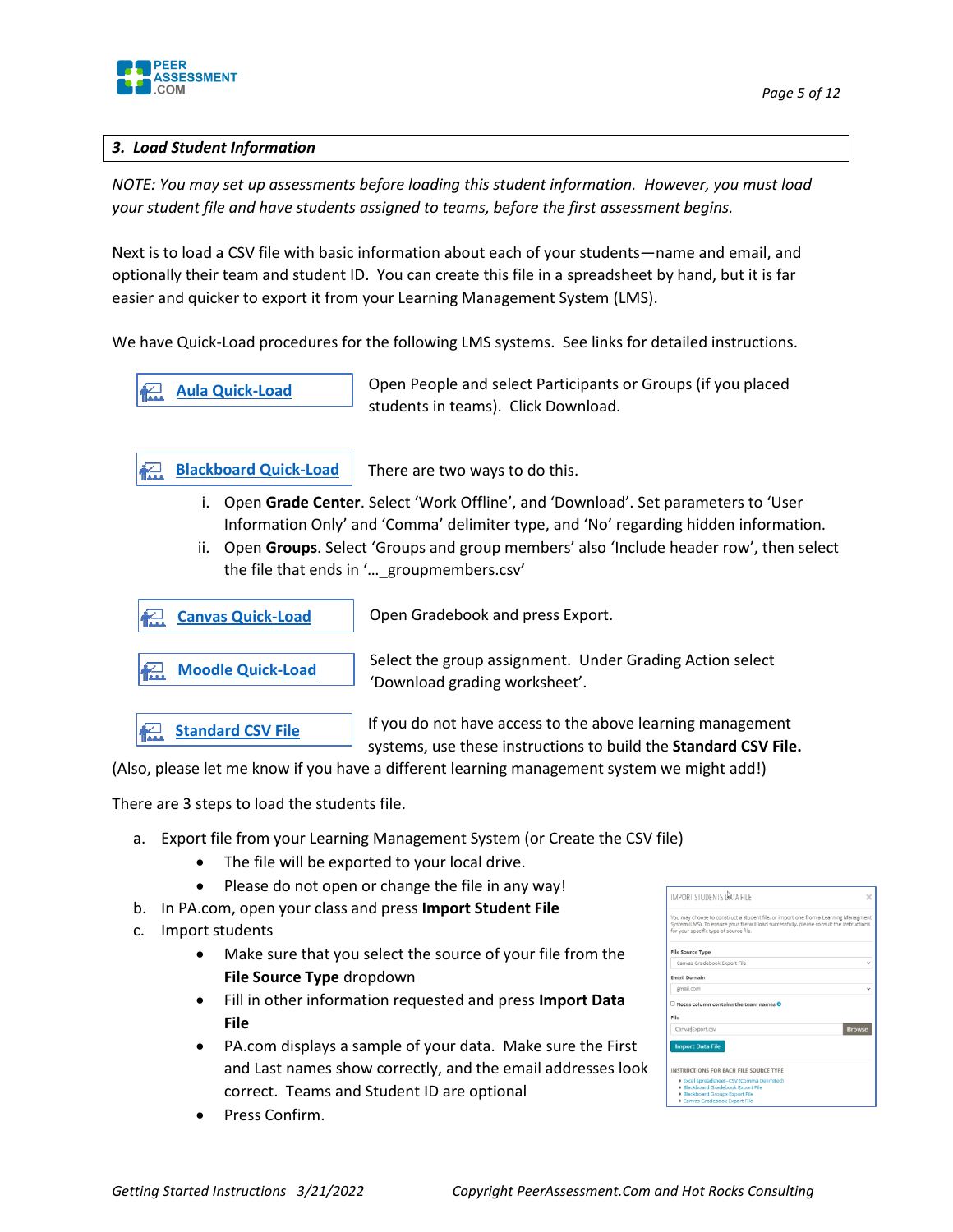

At this point you have your PA.com class created, and students in the class. You may also have students assigned to teams, depending on whether you exported team information from your Learning Management System. If the team information was not brought in, we will show you how to assign students to teams in the next section on setting up an assessment.



An Assessment is basically a questionnaire emailed to all students of a class who are members of a team. You will determine when students can complete the questionnaire, and when or if reports will be sent to students. Thus, setting up an Assessment has various elements to address.

- 1. Assessment schedule
- *2.* Questions to include *(defaults included)*
- *3.* Email messages to send *(defaults included)*
- 4. When/if to distribute reports *(defaults included)*
- 5. Special instructions for questionnaire *(optional)*
- 6. Assignment of students to teams

Two important principles help to simplify the set up.

- First, there are many defaults built in. The default questions provide a solid, well tested starting place. And the email messages are quite complete, so are rarely customized except for special circumstances.
- Second is a best practice. To create multiple similar assessments, start by completely setting-up the 1st—prepare the questions, emails, teams, plus set report distribution and special instructions. Then you can Add the next assessment. PA.com will copy over the previous assessment's questions, emails and teams. If you follow this practice, you can create up a dozen assessments in minutes, to the extent that most will repeat. The differences can be customized as needed.

To get started, click on the menu to open the ASSESSMENTS page.

### HOME CLASSES ADMIN FOR SELECTED CLASS: CLASS DETAILS **ASSESSMENTS**

**ASSESSMENTS: ITM 101 - 001 Change Class** 

#### *1. Set Up Assessment Schedule*

PA.com communicates with students via emailed links. There are 4 dates/times that tell PA.com when to automatically send off each email to enter their feedback or retrieve a personalized report.

- *a. Click on EDIT ALL DATES to set the default dates and times to suit your needs.* 
	- *Assessment Start Date*
	- *Reminder Date 1*
	- *Reminder Date 2*

| SSESSMENT SCHEDULE     |            |   |                   |                                    |    |  |  |
|------------------------|------------|---|-------------------|------------------------------------|----|--|--|
| <b>Start Date</b>      | 08/19/2019 | 鱛 | $06 \quad \nabla$ | ÷<br>30                            | am |  |  |
| <b>Reminder Date 1</b> | 08/20/2019 | 鱛 | 06                | ÷<br>30<br>$\overline{\mathbf{v}}$ | am |  |  |
| Reminder Date 2        | 08/21/2019 | 鱛 | 05                | ÷<br>▼<br>00                       | pm |  |  |
| <b>End Date</b>        | 08/22/2019 | 鱛 | 11                | ÷<br>55<br>▼                       | pm |  |  |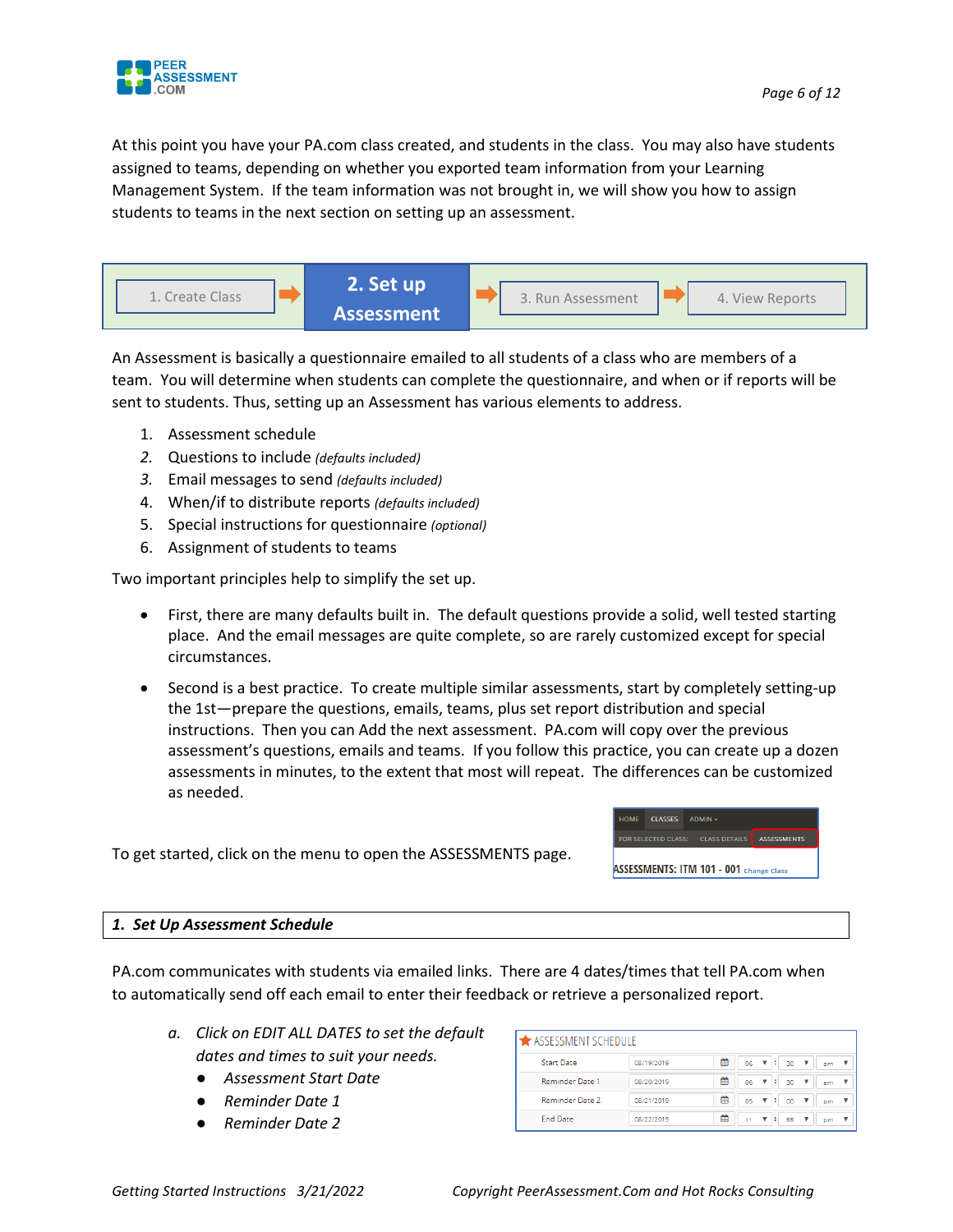

- *Assessment End Date*
- *b. Press SAVE ASSESSMENT SETUP.* To change a date or time, click on the edit icon.

|   | ASSESSMENT SCHEDULE    |                         |
|---|------------------------|-------------------------|
| œ | <b>Start Date</b>      | 9/26/2021 - 6:30am MDT  |
|   | <b>Reminder Date 1</b> | 9/27/2021 - 6:30am MDT  |
|   | Reminder Date 2        | 9/28/2021 - 5:00pm MDT  |
|   | <b>End Date</b>        | 9/29/2021 - 11:55pm MDT |

#### *2 thru 5. Adjust Assessment Options*

Defaults are set for all of the Assessment Options. The main options for customizing a given assessment include:

2. **Manage Questions** allows you to select sets of questions you wish to include and edit individual questions if needed.

| For instructions to set up questions,<br><sup>1222</sup> see Manage Questions |
|-------------------------------------------------------------------------------|

For complete question set descriptions, see **[Question Library](https://peerassessment.com/question-library/)**

| <b>Manage Questions</b><br><b>Manage Email Messages</b>          |  |  |  |
|------------------------------------------------------------------|--|--|--|
| <b>Report Distribution:</b>                                      |  |  |  |
| Automatically distribute                                         |  |  |  |
| <b>E</b> Hold and review                                         |  |  |  |
| Do not distribute                                                |  |  |  |
| Special Instructions To Display on Student Assessment (Optional) |  |  |  |
|                                                                  |  |  |  |
|                                                                  |  |  |  |
|                                                                  |  |  |  |
|                                                                  |  |  |  |
|                                                                  |  |  |  |

- 3. **Manage Email Messages** allows you to customize the default email messages.
- 4. **Report Distribution** determines when the student reports will be distributed:
	- **Automatically distribute** -- Sends report link out in the assessment End Date email
	- **Hold and review** –Lets you press a button to distribute the students reports when you are ready, after reviewing or even editing student responses if you need to.
	- **Do not distribute** Tells the system to not distribute results to students.
- 5. **Special Instructions** are displayed at the top of the assessment when the student opens it.

*Make sure to press SAVE ASSESSMENT SETUP before you move off this page!*

#### *6. Assign Students to Teams*

*NOTE: We recommend reviewing the more detailed Manage Students and Teams directions because there are a number of important functions covered in this module. In this section, we will simply focus on team assignments.*

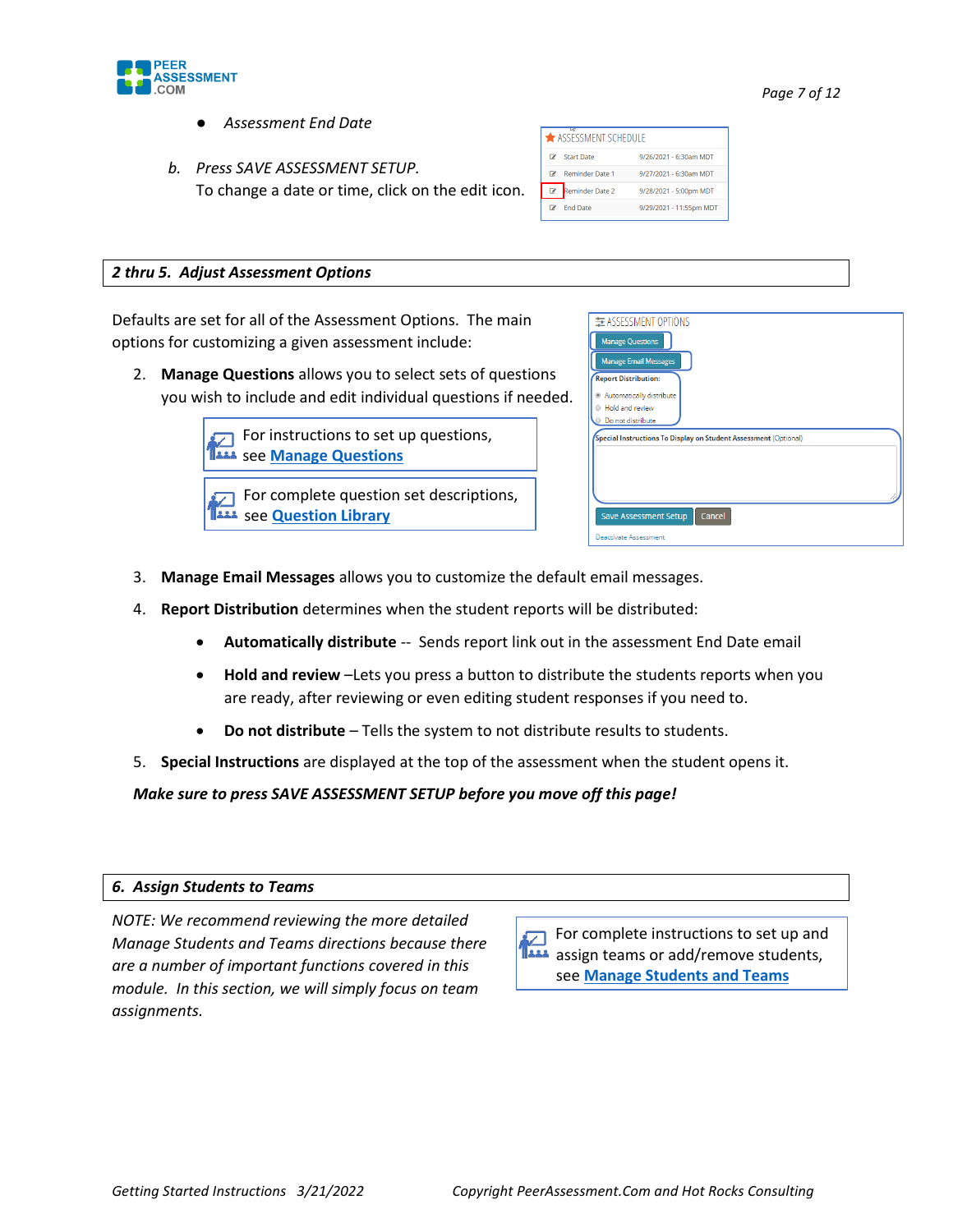

主 TEAMS FOR ASSESSMENT #1

Manage Teams **Team: Unassigned** Stazz1 Ansor Stazz2 Ansor Stazz3 Anson Stazz4 Anson Stazz5 Anson Stazz6 Anson

View Team Roster

If the team information was not brought in from your Learning Management System, then everyone is shown as "Unassigned". In this case you will need to assign students to teams before your first

assessment. The MANAGE TEAMS feature is also used to re-assign students between teams, if there are changes required, as well as adding or removing individual students from the class.

Here are the steps to initially place students into teams.

- *a. From the Assessment window, open MANAGE TEAMS.*
- *b. Create teams by pressing the* **Create Teams** *button. Enter a team name then press* Save. *Close the window when you have added all the teams.*
- *c. Place students in teams by pressing* **Assign Students to Teams***. Team assignments become dropdowns in order to select the team each student will enter. Press* Save Team Assignments *when complete.*

You may leave some students as "Unassigned". This represents both a caution and a feature.

**PEER ASSESSMENT** .COM

- CAUTION: "Unassigned" students will be excluded from this assessment, so it is important that students be placed in their proper teams.
- FEATURE: Sometimes, you might only want this assessment to run for certain teams. Or perhaps certain students are not in teams

for some reason in this assessment. Just change their status to "Unassigned" for that assessment.

#### **MANAGE TEAMS**



For complete instructions, see **[Use Manage](https://peerassessment.com/wp-content/uploads/2019/04/Use-Manage-Teams-to-Assess-Some-Groups-but-not-Others.pdf)  [Teams to Assess Some Groups but not Others](https://peerassessment.com/wp-content/uploads/2019/04/Use-Manage-Teams-to-Assess-Some-Groups-but-not-Others.pdf)**

**Congratulations! You just set up your first assessment. PeerAssessment.Com will send out emails and links using the dates and times you have entered.**

#### **Tip for Iterative Assessments**

It's easy to create multiple iterative assessments to check-in on teams periodically during a project. These check-ins usually involve the same questions, emails, and teams. The way PA works is, when you create a new assessment, it copies over the questions, emails and teams from the previous assessment.

To create iterative assessments, start by setting-up the first assessment completely prepare the questions, emails, and teams, plus set report distribution and special instructions. Then click '*+ New Assessment'* for as many more assessments as you will need- - each is identical to the prior one. Finally, fill in the dates/times for each and you are done!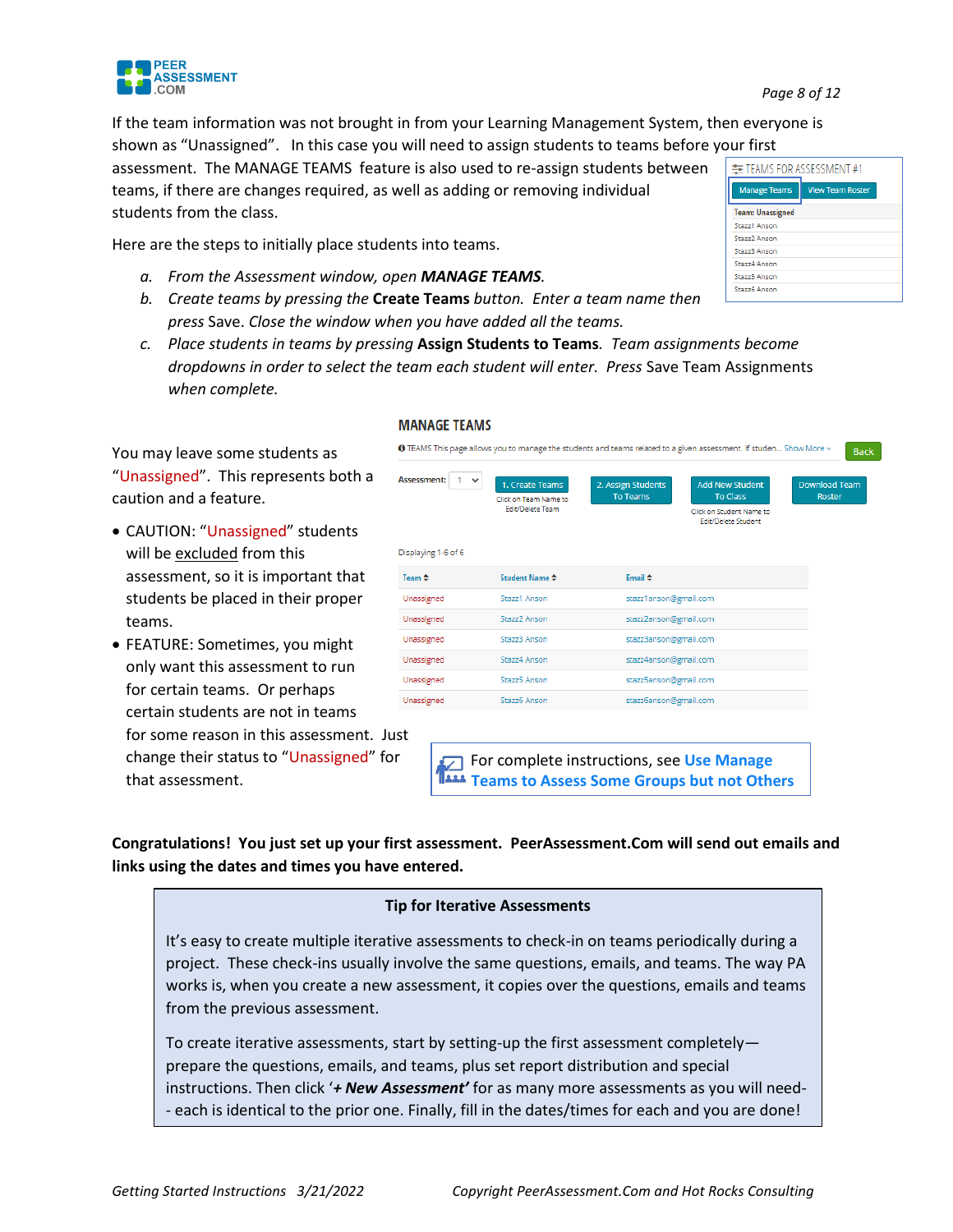



In this phase, the system will automatically send emails to students for filling out questionnaires. There is not much for you to do outside of three things:

- **Monitor response** to ensure students are completing the assessment.
- **Extend the end date** if it is drawing to a close and you want more students to respond.
- **Troubleshoot issues** if students report difficulties.

| Monitor Response Rate                                                                                    | <b>DASHBOARD</b><br>● DASHBOARD This is a birds eye view of your classes. Links will take you directly to the class deta Show More ~ |                                                                                               |                                                                                      |  |  |  |  |
|----------------------------------------------------------------------------------------------------------|--------------------------------------------------------------------------------------------------------------------------------------|-----------------------------------------------------------------------------------------------|--------------------------------------------------------------------------------------|--|--|--|--|
| To monitor student response rate<br>Log in to PA.com. This opens the                                     | <b>Create New Class</b><br><b>Select an Institution:</b><br><b>Test University</b>                                                   | <b>Purchase Plan</b><br><b>Change Term:</b><br>$\checkmark$<br>Spring 2021                    | $\checkmark$                                                                         |  |  |  |  |
| Dashboard page which shows the<br>completion for each assessment.<br>Or open the Assessment page to view | MKTG 307 - 4001/2<br><b>INSTRUCTOR: ANNE</b><br>Total Students: 79<br>Teams: 15                                                      | <b>CURRENT CLASSES: SPRING 2021</b><br><b>ASSESSMENTS</b><br>4/25/2021 - 4/30/2021            |                                                                                      |  |  |  |  |
| which individual students have/have<br>not responded.                                                    | MBA527/8 - 01<br><b>INSTRUCTOR: NICOLE</b><br><b>Total Students: 34</b><br>Teams: 6                                                  | <b>ASSESSMENTS</b><br>1/18/2021 - 1/26/2021<br>2/17/2021 - 2/25/2021<br>3/08/2021 - 3/16/2021 | Completed (33 of 34) Reports<br>Completed (33 of 34)<br>Completed (32 of 34) Reports |  |  |  |  |

#### **…. Extend End Date** *OPTIONAL*

If students are slow to respond, you may need to **extend the End Date**. (This will even work if the assessment has closed!) PA.com will send an **extend reminder** 

email to students who have yet to submit their assessments.

#### **To extend the End Date….**

- *1. Go to the ASSESSMENTS page*
- *2. Click "Extend End Date"*
- *3. Enter new extended date and time*
- *4. Optionally, you may edit the reminder email that goes out to all students who have not yet completed the assessment.*

| ASSESSMENT SCHEDULE |                   |                         |  |  |  |  |  |
|---------------------|-------------------|-------------------------|--|--|--|--|--|
| œ                   | <b>Start Date</b> | 8/26/2021 - 6:30am MDT  |  |  |  |  |  |
| œ                   | Reminder Date 1   | 8/28/2021 - 6:30am MDT  |  |  |  |  |  |
|                     | Reminder Date 2   | 8/30/2021 - 9:00am MDT  |  |  |  |  |  |
| œ                   | <b>End Date</b>   | 8/31/2021 - 11:55pm MDT |  |  |  |  |  |
|                     | + Extend End Date |                         |  |  |  |  |  |

| <b>Extend End Date:</b> |                              | 鱛 | $01 \times 1$ |  | $00 \times$ | am | $\checkmark$ |  |
|-------------------------|------------------------------|---|---------------|--|-------------|----|--------------|--|
| <b>Save Extension</b>   | <b>Extend Reminder Email</b> |   |               |  |             |    |              |  |

*5. Click on SAVE EXTENSION*

 $\sqrt{ }$  To reopen an assessment for just one or a few individual students, see **[Reopen or Extend Deadline](https://peerassessment.com/wp-content/uploads/2020/01/Reopen-or-Extend-Deadline-for-an-Assessment-12-31-2019.pdf)**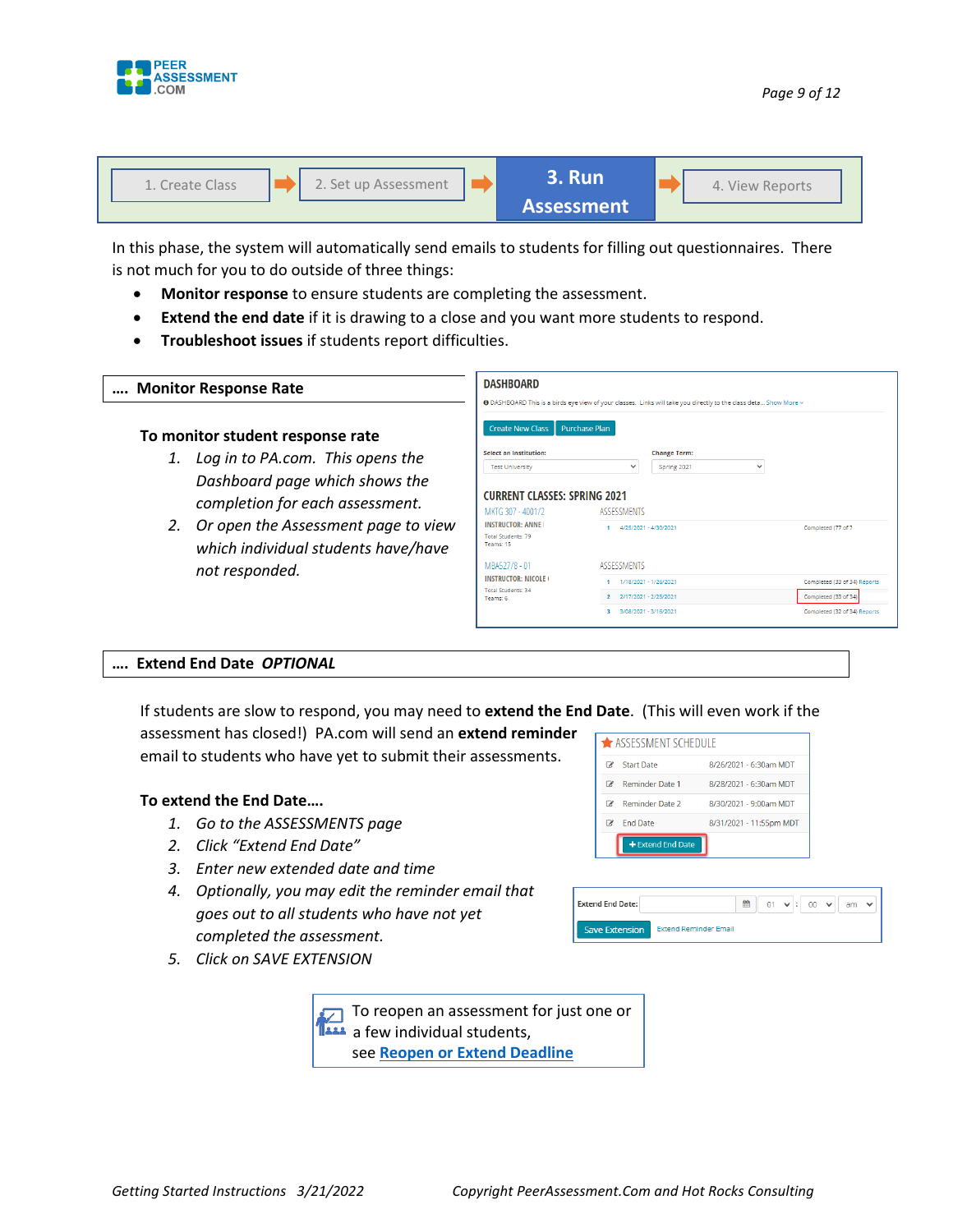

## **…. Troubleshoot Issues with a Student's Assessment** (Student-Assessment Page)

The Assessments page lists students in their teams. Each is checked off when their assessment is submitted. The student names are links that will take you to a page with information that describes a student's interaction with that assessment.

Functions on this page will allow you to:

**STUDENT - ASSESSMENT STATUS** 

- Reopen a completed assessment so a student can make further changes
- See if/when each email was actually sent to the student, and resend the email if needed
- Open the student's actual link to the assessment, so you can determine if it is working correctly
- Edit a student's responses to a specific peer team member, or to the team or other questions.

| ASSESSMENT 1<br><b>Start Date</b><br>7/22/2018 - 6:30am MDT              |                                                                                                                                      | ASSESSMENT EMAILS<br><b>SENT TO WENDY TURNER</b>              |                                                                                                    |                                                                                                | VIEW/EDIT PEER WENDY TURNER'S                                                                                                                                                                                                                                                                                             |  |  |
|--------------------------------------------------------------------------|--------------------------------------------------------------------------------------------------------------------------------------|---------------------------------------------------------------|----------------------------------------------------------------------------------------------------|------------------------------------------------------------------------------------------------|---------------------------------------------------------------------------------------------------------------------------------------------------------------------------------------------------------------------------------------------------------------------------------------------------------------------------|--|--|
|                                                                          |                                                                                                                                      |                                                               |                                                                                                    |                                                                                                | RESPONSES TO 'BLUE TEAM' MEMBERS<br>Paul Baxter<br>Duncan Daniels<br>Amy Parker<br>▶ Wendy Turner                                                                                                                                                                                                                         |  |  |
| <b>Deadline</b><br>7/28/2018 - 11:55pm MDT<br>ASSESSMENT STATUS AND LINK | <b>Assessment</b>                                                                                                                    |                                                               | Sent to WendyTurner@gmail.com on<br>7/22/2018 - 9:10pm MDT<br><b>Resend Email Now</b>              |                                                                                                |                                                                                                                                                                                                                                                                                                                           |  |  |
| <b>Status</b> Completed<br><b>Reopen Assessment</b>                      |                                                                                                                                      | Reminder<br>7/27/2018 - 5:00pm MDT<br><b>Resend Email Now</b> |                                                                                                    | Sent to WendyTurner@gmail.com on                                                               | Team: Blue Team<br><b>C</b> ther Answers                                                                                                                                                                                                                                                                                  |  |  |
| Link O https://system.peerassessment.com/a/eaceb8                        |                                                                                                                                      |                                                               | Confirmation Sent to WendyTurner@gmail.com on<br>7/23/2018 - 9:32pm MDT<br><b>Resend Email Now</b> |                                                                                                |                                                                                                                                                                                                                                                                                                                           |  |  |
|                                                                          |                                                                                                                                      | No email has been sent yet.<br>Report<br>Send Email Now       |                                                                                                    |                                                                                                |                                                                                                                                                                                                                                                                                                                           |  |  |
|                                                                          |                                                                                                                                      |                                                               |                                                                                                    |                                                                                                |                                                                                                                                                                                                                                                                                                                           |  |  |
|                                                                          |                                                                                                                                      |                                                               |                                                                                                    |                                                                                                |                                                                                                                                                                                                                                                                                                                           |  |  |
| <b>TROUBLESHOOTING GUIDE</b><br>Problem                                  | <b>Explanation</b>                                                                                                                   |                                                               |                                                                                                    | <b>Instructor Action</b>                                                                       |                                                                                                                                                                                                                                                                                                                           |  |  |
| Student needs to modify their<br>responses after being<br>completed.     | does not allow them to reopen the assessment for<br>revision.                                                                        |                                                               |                                                                                                    | Once student has completed their responses, the system Press status button "Reopen Assessment" |                                                                                                                                                                                                                                                                                                                           |  |  |
| Student received email but is<br>unable to successfully log in.          | full last name. Sometimes names can be confusing<br>however. It is important to enter the names as loaded<br>into the system.        |                                                               |                                                                                                    |                                                                                                | Students log in by entering their first name 1st initial and Test the log in by clicking the student Link, and entering the first name 1st initial and full<br>last name as loaded in the system. If it successful, please notify the student. If there is<br>still a problem, notify technicalsupport@peerassessment.com |  |  |
| Student did not receive email<br>from the system.                        | Occasionally emails can end up in the student's email<br>spam folder, or the student may be confused over the<br>email account used. |                                                               |                                                                                                    |                                                                                                | Recommend instructing student to search for the email in their spam folder. Also, you<br>may copy the student link and paste it into a email message that you send directly to the<br>student. This will overcome any factors that may have caused it to divert to spam.                                                  |  |  |

| 丰 TEAMS FOR ASSESSMENT #1 |                         |                      |
|---------------------------|-------------------------|----------------------|
| <b>Manage Teams</b>       | <b>View Team Roster</b> |                      |
| <b>Team: Blue Team</b>    |                         | Assessment Completed |
| <b>Paul Baxter</b>        |                         |                      |
| <b>Duncan Daniels</b>     |                         |                      |
| Amy Parker                |                         |                      |
| <b>Wendy Turner</b>       |                         |                      |
| <b>Team: Red Team</b>     |                         | Assessment Completed |
| Dennedom Educação         |                         |                      |

**Back** 

 $\mathbf{F}_{\bullet\bullet}$  issues with a student's assessment, For complete instructions to troubleshoot<br>issues with a student's assessment, see **[Troubleshooting Issues with a](https://peerassessment.com/wp-content/uploads/2021/03/Student-Assessment-Status-Page-Instructions-7.pdf)** 

**[Student's Assessment](https://peerassessment.com/wp-content/uploads/2021/03/Student-Assessment-Status-Page-Instructions-7.pdf)**

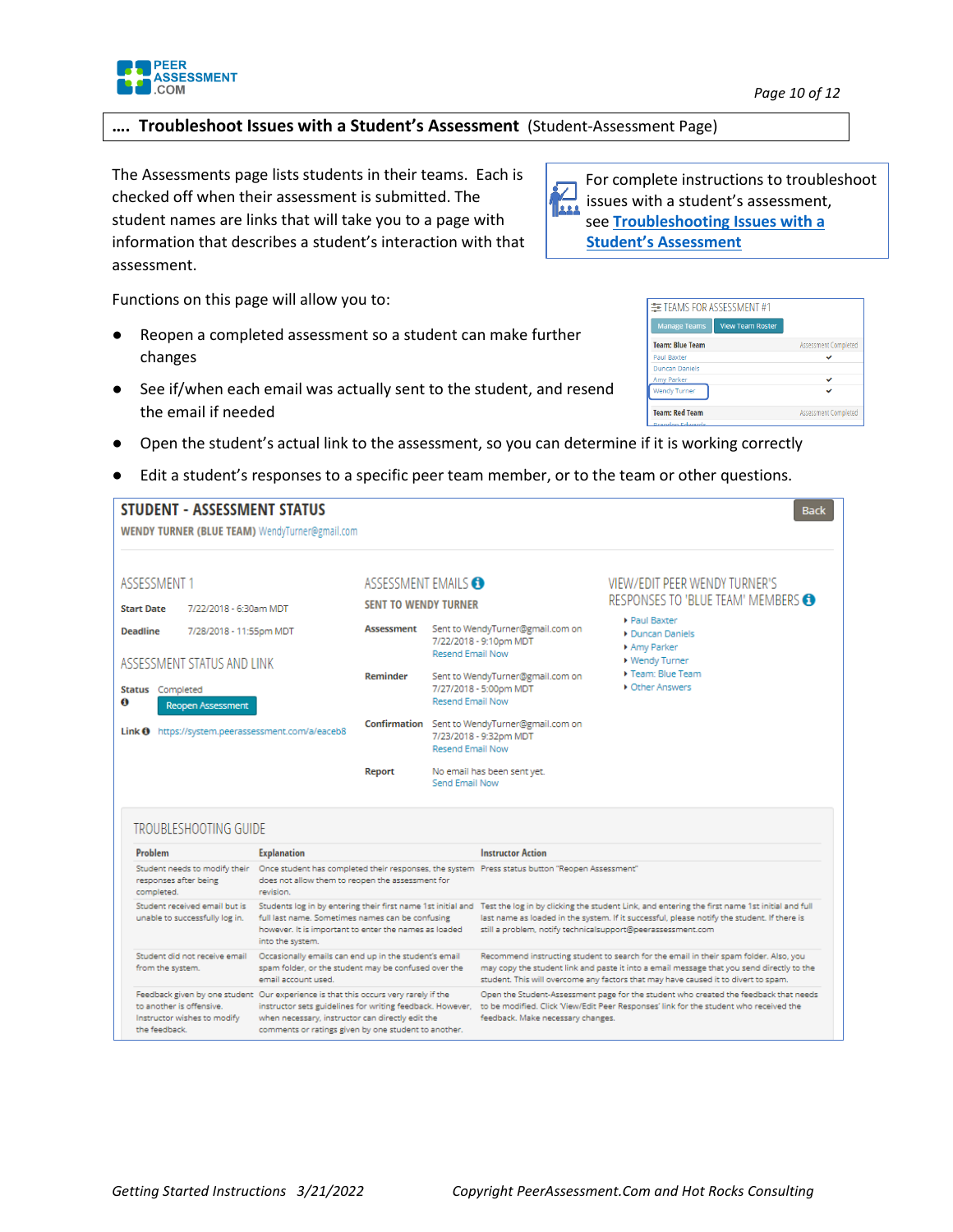

| 2. Set up Assessment<br>1. Create Class                                                                                         | 3. Run Assessment                                                               | 4. View<br><b>Reports</b> |
|---------------------------------------------------------------------------------------------------------------------------------|---------------------------------------------------------------------------------|---------------------------|
| We strongly encourage you to review the<br>Sample Reports document, which includes<br>descriptions and examples of each report. | For complete descriptions and examples of<br>reports, see <b>Sample Reports</b> |                           |

**It also includes information about potential grade calculation approaches.** 

For suggestions, see **Calculating Individualized [Grades from Peer Assessment Scores](https://peerassessment.com/wp-content/uploads/2022/01/Calculating-Individualized-Grades-From-Peer-Assessment-Scores.pdf)**

You can reach the Reports page for a given class either from the Reports link on the Dashboard, or from the Class Menu > REPORTS. There is a collection of PDF and Excel reports. You can access all assessment reports for this class from this page.

| <b>REPORTS</b>                         | Include "All Teams" |                               |              |      | Include "All Assessments"<br>or just 1 assessment |                     |                 |
|----------------------------------------|---------------------|-------------------------------|--------------|------|---------------------------------------------------|---------------------|-----------------|
| CLASS AND ASSESSMENT REPORTS<br>Report |                     | or just 1 team                |              |      | <b>Assessment 1</b>                               | <b>Assessment 2</b> | <b>Assessi</b>  |
| Instructor Report (PDF)                | All Teams           |                               | $\check{ }$  |      | View                                              | View                | Vie             |
| Student Report (PDF)                   |                     | Client Project - Tiller Group | $\checkmark$ |      | View                                              | View                | Vie             |
| Feedback Assessment Report             | All Teams           |                               | $\checkmark$ |      | View                                              | View                | Vie             |
| "Other" Questions (PDF)                | All Teams           |                               | $\check{ }$  |      | View                                              | View                | Vie             |
| Grade Report (Excel)                   |                     |                               |              | View | View                                              | View                | Vie             |
| Student Roster (Excel)                 | Spreadsheets        |                               |              |      | View                                              | View                | Vie             |
| Assessment Data Download (Excel)       |                     |                               |              | View | View                                              | View                | Vi <sub>6</sub> |

#### **…. Brief Report Descriptions**

Click 'View' to retrieve a report for a given assessment. The PDF reports can be filtered to include only a single

team.

**Student Report** – PA.com can email this report to each student with their own personalized feedback. It displays their responses as 'Self', while teammates' responses are anonymized as 'Peer'. All Peer Assessment and Team Assessment questions are included. (The 3<sup>rd</sup> category, "Other" questions, are not shared with students.) The instructor can download all student reports in a single PDF for records.

**Instructor Report** – This is like the Student Report except that all response authors are identified. This allows the instructor to spot patterns of potential concern. For example, if one student rates one teammate much lower than their peers there may be relationship issues. Or if one student provides only abbreviated, low quality text feedback to others, they may need a reminder to improve the constructiveness of their feedback. Furthermore, if inappropriate remarks are included, the instructor can alter the text to protect the student receiving the information.